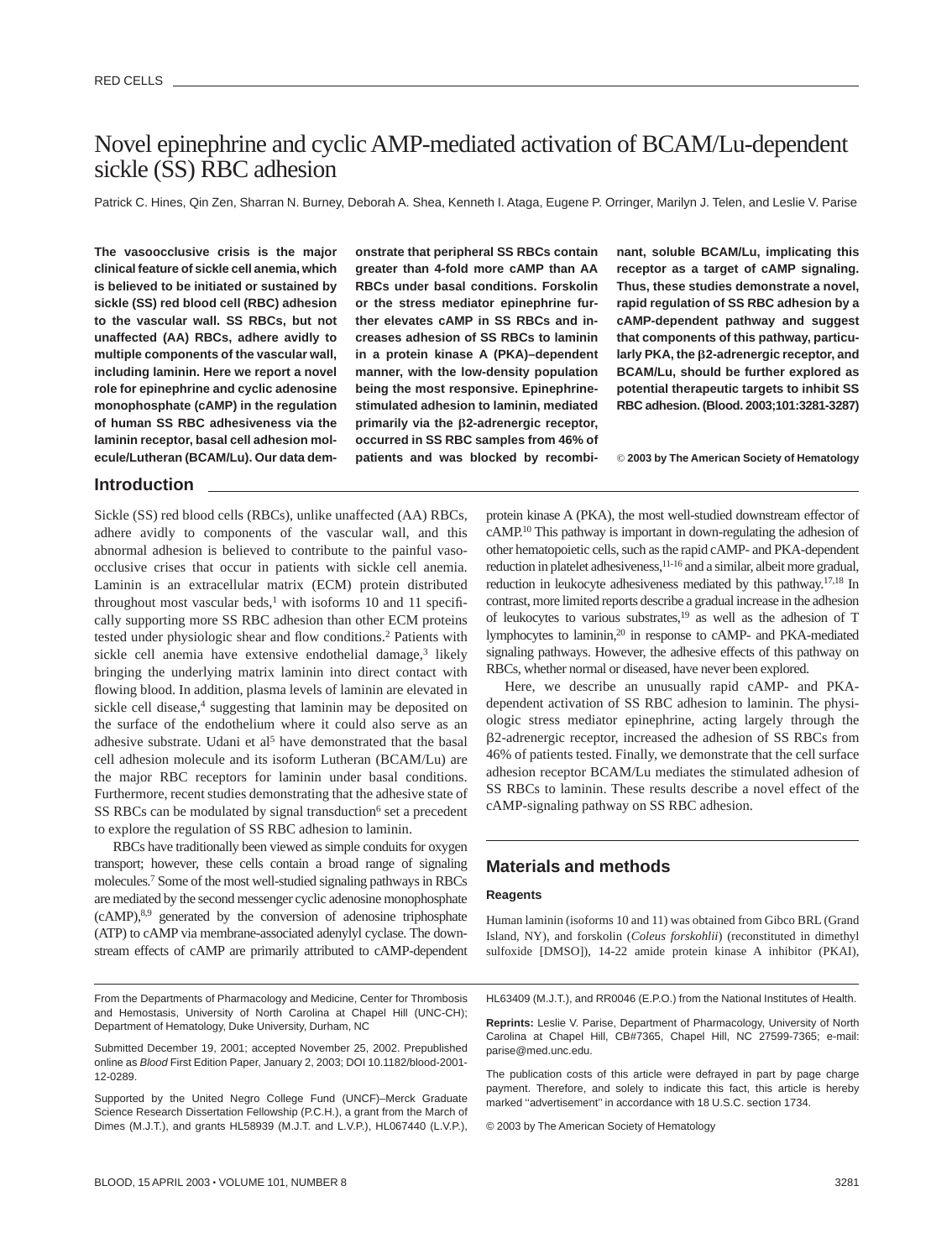adenosine  $3', 5'$ -cyclic monophosphate,  $N_6O_2'$ -dibutyryl-, sodium salt (db cAMP), and 3-isobutyl-1-methylxanthine (IBMX) (reconstituted in DMSO) from Calbiochem (La Jolla, CA). Epinephrine, propranolol, and butoxamine were from Sigma-Aldrich (St Louis, MO). Unless otherwise indicated, reagents were reconstituted and diluted in phosphate-buffered saline (PBS).

#### **Red blood cell preparation**

SS RBCs were obtained from patients with sickle cell anemia during clinic visits to The University of North Carolina (UNC) Comprehensive Sickle Cell Center following the guidelines of the Human Subjects Committee at The University of North Carolina at Chapel Hill. AA RBCs were obtained from laboratory personnel. Blood was drawn by venipuncture into 0.13 M sodium citrate and centrifuged at 150*g* for 15 minutes at 25°C to isolate RBCs. The buffy coat and the top layer of RBCs were aspirated to ensure maximal white blood cell (WBC) elimination. All buffers were prewarmed to 37°C prior to use. RBCs were washed 3 times in a CGS buffer (1.29 mM sodium citrate, 3.33 mM glucose, 124 mM sodium chloride,  $pH = 7.2$ ) and centrifuged at 400*g* for 10 minutes in PBS. For flow adhesion assays, a 1% hematocrit was then prepared by diluting  $30 \mu L$  packed RBCs per 1.5 mL perfusion media (Hanks balanced salt solution [HBSS] supplemented with 0.3% bovine serum albumin, phenol red, and 20 mM HEPES (N-2 hydroxyethylpiperazine-N'-2-ethanesulfonic acid),  $pH = 7.4$ ). For cAMP assays, packed RBCs were diluted in HBSS without phenol red and bovine serum albumen (BSA) to prevent interference with the colorimetric reading.

#### **Arabinogalactan density gradient RBC fractionation**

Washed RBCs were diluted 1:1 in an isotonic universal diluent (Larex, St Paul, MN) for 5 minutes. Next, 2 mL undiluted arabinogalactan cell separation medium (Larex) was layered at the bottom of an ultracentrifuge tube, followed by 3 mL of 1 part universal diluent to 2 parts cell separation medium solution. Finally, 3 mL of 1 part packed RBCs to 1 part diluent solution was layered on top of the gradient. The RBCs were centrifuged at 74 000*g* for 45 minutes at 20°C. The top 15% of RBCs (low-density fraction) was carefully aspirated, followed by the bottom 15% of RBCs (high-density fraction). These fractions were packed in PBS at 400*g* for 10 minutes and resuspended in HBSS.

#### **Cyclic AMP enzyme-immunoassay**

Total cAMP was measured in  $1 \times 10^8$  RBCs as described in the Amersham Pharmacia Biotechnology (Piscataway, NJ) cAMP enzyme-immunoassay system protocol 4 (total cellular cAMP measurement). Briefly,  $160 \mu L$  of  $1 \times 10^8$  RBCs was added per well in a 96-well tissue culture plate. Next, RBCs were incubated at  $37^{\circ}$ C, and 20  $\mu$ L desired cAMP-modulating agent was added. RBCs were lysed in 20  $\mu$ L lysis reagent (2.5% solution of dodecyltrimethylammonium bromide). The 96-well plate was agitated for 30 minutes to ensure complete lysis, and total cAMP levels were measured according to the manufacturer's instructions.

### **Construction, expression, and purification of soluble BCAM/Lu recombinant protein**

A cDNA construct of the BCAM/Lu extracellular domain was generated from the full-length Lutheran cDNA by polymerase chain reaction (PCR), using the forward oligonucleotide primer 5'-AACATGGAGCCCCCG-GACGCA-3' and the reverse primer 5'-CTGGGGGCTCACGGCGC-3'. The resulting cDNA encoding the extracellular domain fragment Met1 to Gln543 was subcloned into the pcDNA3.1/V5-His-TOPO expression vector (Invitrogen, Carlsbad, CA), which provides both a V5 epitope and a polyhistidine C-terminal sequence. This construct was stably transfected into 293 cells with Lipofectin (Invitrogen, Carlsbad, CA) and subsequently adapted to 293 serum-free medium (SFM) II containing 0.5 mg/mL Geneticin (Invitrogen). The secreted recombinant Lutheran protein (BCAM/ Lu) produced by transfected 293 cells was purified using the Xpress protein purification system (Invitrogen) under native conditions.

#### **Flow adhesion assay**

RBC adhesion to laminin was measured under physiologic flow conditions using a parallel plate flow chamber as previously described.<sup>21,22</sup> Briefly,  $0.75 \mu$ g purified human laminin in PBS was immobilized on identical wells formed by a silicon gasket seated into a 35-mm polystyrene tissue culture dish (Becton Dickinson, Franklin Lakes, NJ) by incubating for 2 hours at 37°C. A 1% hematocrit of RBCs (1.5 mL) was flowed across the immobilized laminin at a constant flow rate of 1.0 mL/minute and shear stress of 1 dyne/cm2. After a 6-minute wash, adherent RBCs were quantified in 4 representative areas by microscopy  $(\times 200)$ . Occasional contaminating WBCs were excluded from all counts.

#### **Staining of adherent RBCs following the flow assay**

Following the flow adhesion assay, the vacuum seal was gently removed followed by separation of the chamber from the underlying tissue culture dish. Each well was gently washed twice with HBSS and twice with PBS. Immediately afterward, adherent RBCs were simultaneously fixed and stained with methylene blue and washed with deionized, distilled (dd) H<sub>2</sub>O. Adherent RBCs were counted microscopically  $(40 \times \text{oil immersion})$ .

#### **Data analysis**

Figures represent averages across patients, shown with standard deviation bars, or selected representative patients. A 2-tailed paired *t* test was used to assess the statistical significance between cAMP levels or adhesion of treated versus untreated samples where indicated. All other data analyses relied on descriptive and graphical methods.

## **Results**

To compare the basal levels of cAMP in SS versus AA RBCs, total cellular cAMP levels were measured under unstimulated conditions. We found that SS RBCs exhibited a broad range of basal cAMP levels, 4.4-fold higher on average than the consistently low levels measured in AA RBCs (Figure 1A). We then asked if cAMP production could be stimulated beyond the elevated basal levels in SS RBCs via forskolin-mediated activation of adenylyl cyclase. A time course of forskolin treatment of SS RBCs from 3 separate patients demonstrated that cAMP levels increased approximately 3-fold on average above baseline (Figure 1B). Although the absolute cAMP levels induced by forskolin varied from patient to patient, maximum stimulation consistently occurred within 15 minutes. In contrast, minimal cAMP production occurred in forskolin-treated AA RBCs (Figure 1B). To our knowledge, these data represent the first evidence of differential basal and stimulated cAMP levels between intact peripheral SS and AA RBCs.

To determine how the stimulated cAMP levels affect adhesion of SS versus AA RBCs, we again treated SS RBCs with forskolin and found that SS RBC adhesion to laminin was stimulated to various extents (ie, greater than 1.5 fold) in 3 patients, a modest stimulation in 1 patient, and no stimulation in 3 other patients (Figure 2A). However, preincubation of SS RBCs with a protein kinase A inhibitor (PKAI) prior to forskolin stimulation inhibited forskolin-stimulated adhesion to below basal levels in most patients  $(P < .05)$ . These data suggest that cAMP-mediated PKA activation not only stimulates a more adhesive state in SS RBCs from some patients but also contributes to basal SS RBC adhesion to laminin.

We also examined the effects of forskolin stimulation and PKA inhibition on the adhesive state of AA RBCs. It should be noted that absolute basal AA RBC adhesion to laminin was approximately 10-fold lower than basal SS RBC adhesion, consistent with previous observations.2,23 Furthermore, AA RBC adhesion to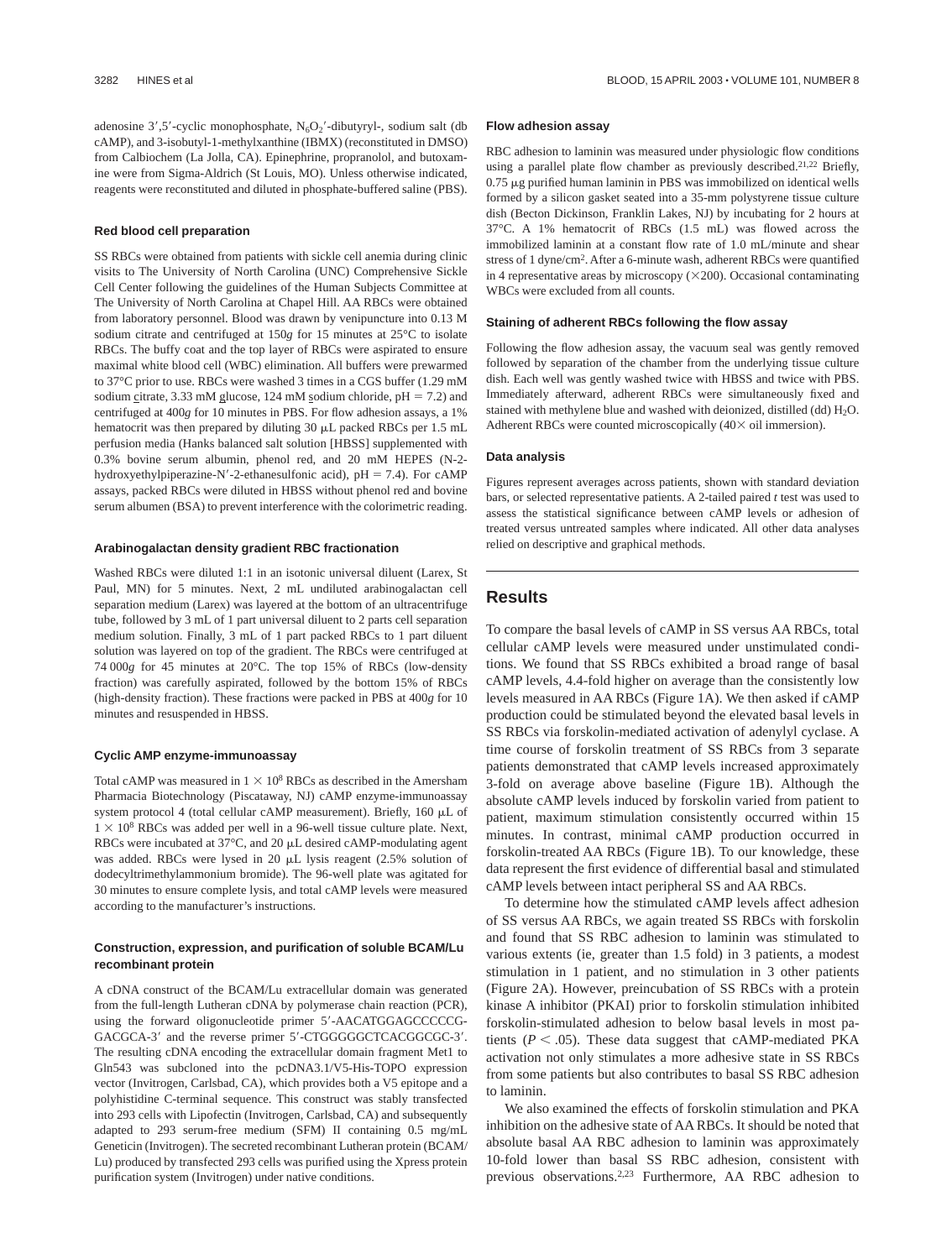



laminin was unaffected by forskolin treatment (Figure 2A). These results are consistent with the inability of forskolin to stimulate cAMP production in peripheral AA RBCs versus SS RBCs (Figure 1B) and may reflect a reduced capacity of circulating AA RBCs to produce cAMP, potentially because of lower levels and/or activity of adenylyl cyclase.

Patients with sickle cell anemia have a much higher percentage of circulating reticulocytes than RBCs from unaffected control subjects, and the average age of their "mature" RBCs is markedly less.<sup>24</sup> RBCs lose various signaling components as they age<sup>7</sup>; thus, their capacity to produce and respond to cAMP may be age dependent. To determine if a particular population of SS RBCs was more responsive to cAMP-mediated activation, SS RBCs were separated into low- (reticulocyte-enriched) and high-density (reticulocyte-depleted) fractions by centrifugation over an arabinogalactan density gradient. When forskolin-stimulated cAMP production and adhesion in each fraction were compared, the low-density SS RBC fraction exhibited a substantially greater increase in both cAMP production (Figure 2B) and adhesion (Figure 2C) versus the high-density fraction. Control experiments confirmed that WBC contamination did not account for the increased cAMP production in the low-density fraction (data not shown). These results suggest that the younger, low-density SS RBCs are most responsive to forskolin-induced increases in cAMP production and adhesion.

Next, we asked if RBC adhesion to laminin could be stimulated by directly introducing cAMP, thus bypassing adenylyl cyclase activation. Both SS and AA RBCs were preincubated with dibutyryl cAMP (db cAMP), a stable, membrane-soluble cAMP analog that activates PKA. Like forskolin, db cAMP treatment elevated SS RBC adhesion to laminin almost 3-fold (Figure 3A), further supporting the notion that elevated intracellular cAMP increases SS RBC adhesiveness. Interestingly, db cAMP induced a similar fold elevation in adhesion in AA RBCs (Figure 3B), suggesting that AA RBCs retain the signaling machinery downstream of adenylyl cyclase required to increase adhesion to laminin; however, the absolute number of adherent AA RBCs was 10-fold less than that of SS RBCs.

Next, the potential physiologic implications of cAMPstimulated adhesion of SS RBCs were explored. Epinephrine, the major mediator of the physiologic stress response, elevates cAMP levels in RBCs25; however, the effects of epinephrine on cAMP levels or adhesion of SS RBCs have never been explored.



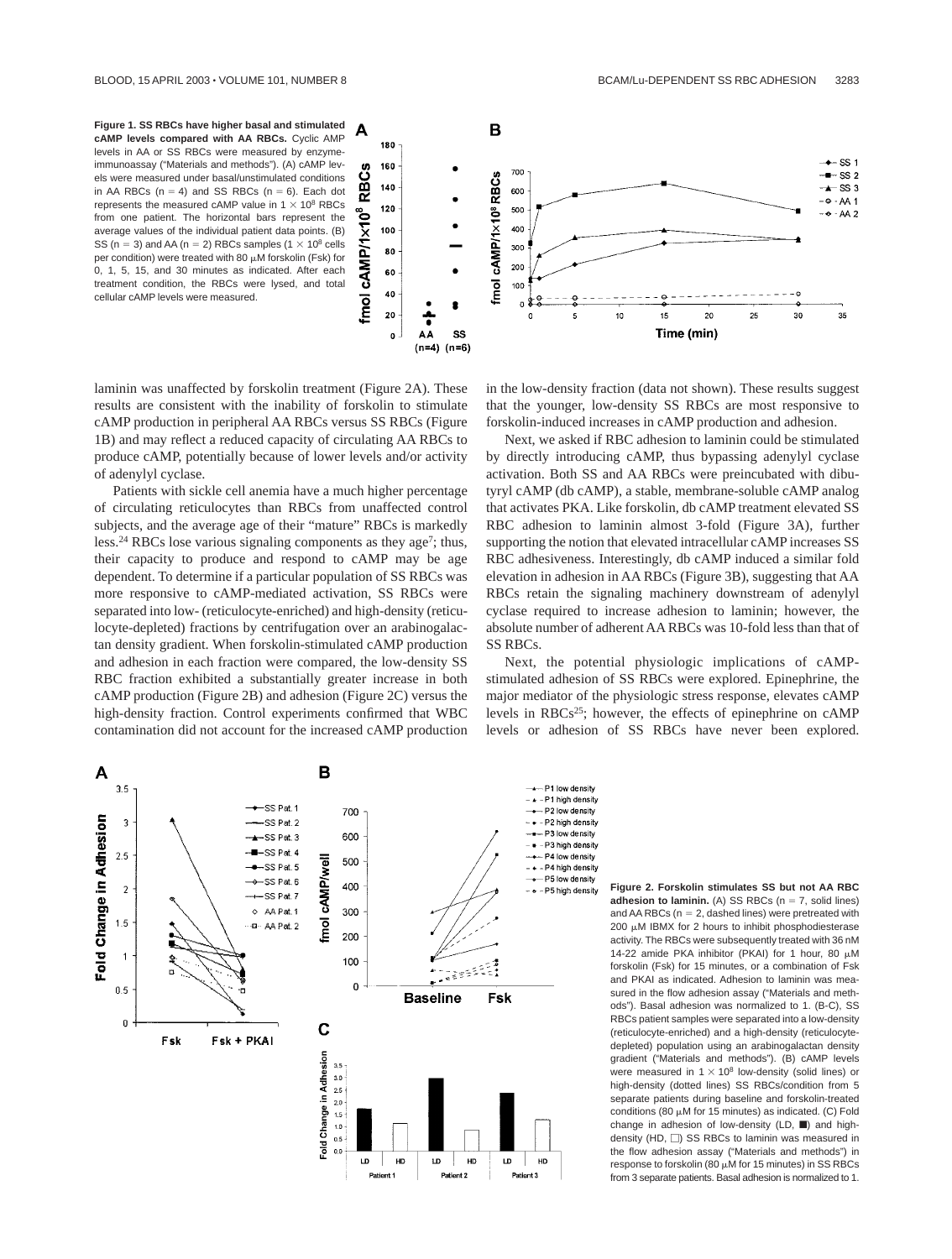

**Figure 3. Cyclic AMP stimulates SS and AA RBC adhesion to laminin in a PKA-dependent manner.** SS RBCs (A) or AA RBCs (B) were treated with 36 nM PKA inhibitor (PKAI), for 1 hour, 180  $\mu$ M of the stable cAMP analog dibutyryl cAMP (db cAMP) for at least 1 hour, or a combination of both as indicated. Adhesion to laminin was measured in the flow adhesion assay ("Materials and methods"). Baseline adhesion is set at 1, and fold change from baseline is indicated. The absolute number of RBCs adhering under basal conditions is shown above the baseline bar of each graph.

Treatment of SS RBCs with epinephrine induced a maximal stimulation of total cellular cAMP in SS RBCs within 1 minute (Figure 4A) and a corresponding peak in SS RBC adhesion to laminin within 1 to 5 minutes of treatment (Figure 4B), suggesting a correlation between these 2 events. Consistent with our previous observations with forskolin (Figure 2B-C), epinephrine-stimulated cAMP levels were more pronounced in the low-density population of SS RBCs (data not shown).

Because previous data indicated that the degree of adhesive response to cAMP stimulation varied from patient to patient, the effects of epinephrine on SS RBC adhesion to laminin was measured in samples obtained from a larger group of patients  $(n = 28)$ . A statistically significant stimulation of SS RBC adhesion above basal levels was observed  $(P < .01)$ . SS RBCs from a



**Figure 4. Epinephrine-stimulated cAMP production and adhesion to laminin exhibit similar time courses.** (A) SS RBCs from 2 different patients were treated with 1  $\times$  10<sup>-2</sup> µM epinephrine and lysed after 1, 5, 15, or 30 minutes as indicated. Total cAMP levels were measured in  $1 \times 10^8$  SS RBCs/condition by enzymeimmunoassay ("Materials and methods"). (B) Adhesion of SS RBCs from 2 different patients to immobilized laminin was measured using the flow adhesion assay after treatment for 1, 5, 15, and 30 minutes with  $1 \times 10^{-2}$   $\mu$ M epinephrine. Baseline adhesion is set at 1, and fold change from baseline adhesion at each time point is shown (lines connecting the individual time points do not represent the best fit line, but serve as a visual aid).

subset of patients (46%) exhibited more than 1.5-fold (50%) elevation in adhesion to laminin and were classified as responders (Figure 5A), whereas adhesion was slightly decreased in a smaller subset of patients (11%). These data suggest that almost half of patients with sickle cell anemia may be susceptible to epinephrinestimulated adhesion of SS RBCs.

Next, the mechanism of this epinephrine-stimulated adhesion was further explored in the responsive patient population. Previous studies suggested that the  $\beta$ -adrenergic receptor ( $\beta$ -AR) is the primary mediator of the physiologic effects of epinephrine on RBCs.<sup>9,26,27</sup> As a result, we asked if  $\beta$ -AR inhibition could block the epinephrine-stimulated adhesion. The nonselective  $\beta$ -AR antagonist propranolol inhibited epinephrine-stimulated SS RBC adhesion by 77% ( $P < .01$ ), whereas the  $\beta$ 2-specific antagonist butoxamine inhibited adhesion by  $62\%$  ( $P < .001$ ) (Figure 5B). These data are consistent with previous studies demonstrating that epinephrine acts on normal RBCs primarily via the  $\beta$ 2-AR.<sup>28</sup> However, the incomplete inhibition of stimulated SS RBC adhesion suggests that other ARs may also contribute.

Because the most well-described downstream effector of cAMP is PKA, we explored the role of PKA in epinephrine-mediated SS RBC adhesion. As shown in Figure 5C, epinephrine-stimulated adhesion was completely blocked by PKAI in 3 responders (patients 1, 2, and 4) and partially blocked in one responder (patient 3). These data suggest that PKA activation is required for epinephrine-stimulated adhesion to laminin in the responsive population of patients with sickle cell anemia.

Studies by Udani et al<sup>5</sup> and Zen et al<sup>29</sup> have shown that the primary laminin receptor on unstimulated SS RBCs is basal cell adhesion molecule and its isoform Lutheran (BCAM/Lu); we, therefore, asked if BCAM/Lu also mediated the epinephrinestimulated adhesion. Immobilized laminin was incubated with recombinant, soluble BCAM/Lu, which significantly inhibited the epinephrine-stimulated portion of SS RBC adhesion by an average of 96% ( $n = 4$ ,  $P < .05$ ), whereas a control protein, soluble vascular cell adhesion molecule (VCAM), had no statistically significant effect on stimulated adhesion  $(n = 2)$  (Figure 5D). These data indicate a role for BCAM/Lu in epinephrine-stimulated SS RBC adhesion to laminin. Because BCAM/Lu contains several serine residues that represent potential PKA phosphorylation sites, we asked if PKA directly affects BCAM/Lu function via serine phosphorylation. However, we were unable to detect serine phosphorylation of BCAM/Lu when immunoprecipitated from epinephrine- or forskolin-stimulated SS RBCs and Western blotted with an antiphosphoserine antibody (data not shown), suggesting that PKA activation is an intermediate step in a pathway that modulates BCAM/Lu function.

Reticulocytes, which are RBC precursors, retain more of their signaling machinery than other more mature circulating RBCs and exist at higher levels in the blood of patients with sickle cell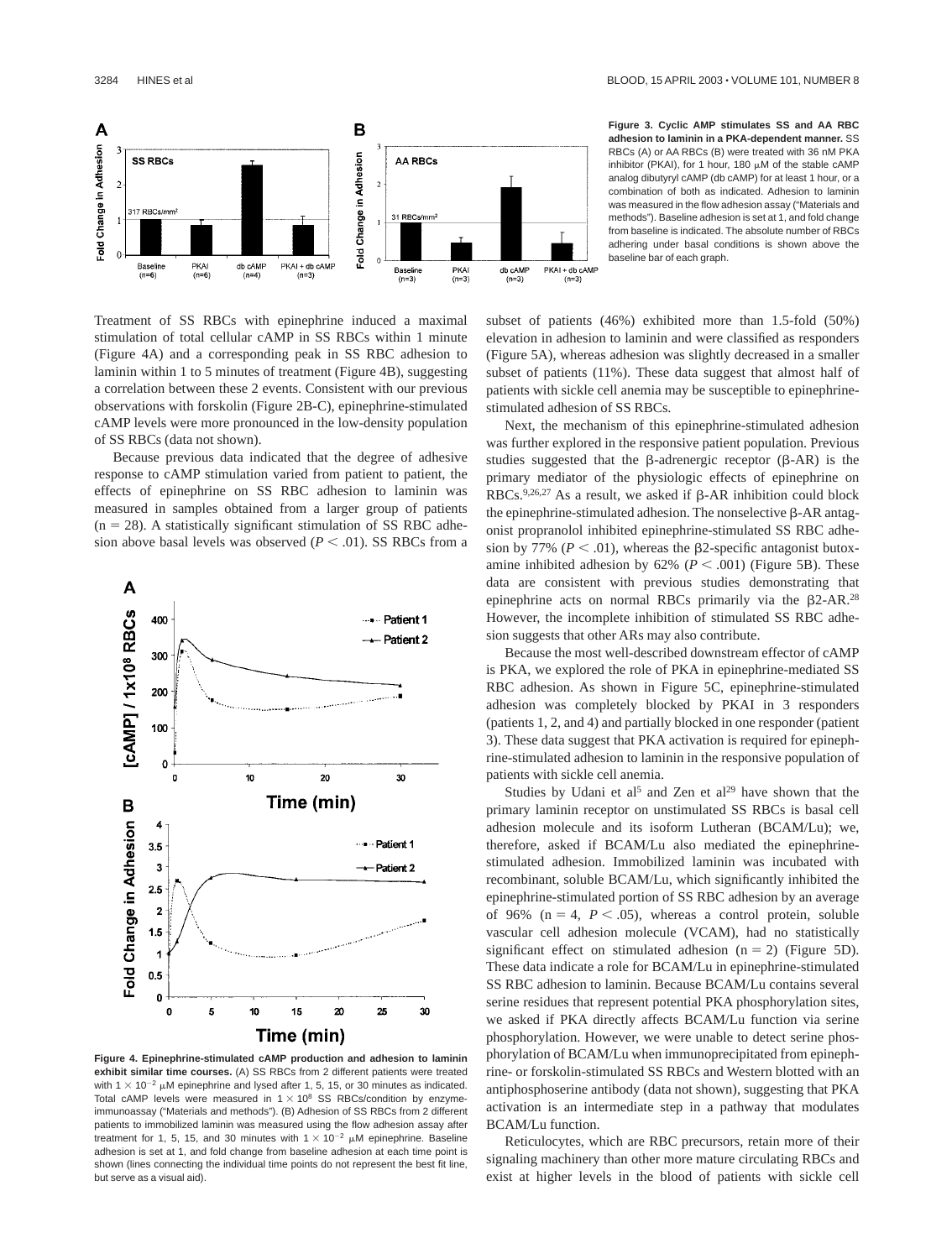**Figure 5. Mechanisms of epinephrine-stimulated adhesion in SS RBCs from the responsive patient subpopulation.** Adhesion of SS RBCs to immobilized laminin was measured in the flow adhesion assay ("Materials and methods") under basal conditions, following epinephrine stimulation (1  $\times$  10<sup>-2</sup> µM epinephrine for 1 minute), or in the presence of one of the inhibitors described in B, C, and D. (A) Baseline adhesion is set at 1 (solid line), and the log of the fold change from basal adhesion following epinephrine stimulation is indicated on the y-axis. Patients with more than 1.5-fold (50%) elevation in adhesion (on or above dotted line) were classified as responders, and patients below the dotted line were classified as nonresponders. Each dot represents a separate patient ( $n = 28$ ). Inhibition of epinephrinestimulated adhesion was measured in the presence of (B) the nonspecific B-AR antagonist propranolol (170  $\mu$ M for 30 minutes) or the  $\beta$ 2-specific AR antagonist butoxamine (160  $\mu$ M for 30 minutes ( $P < .05$ , n = 5), (C) a PKA inhibitor (PKAI) (36 nM for 1 hour) ( $P < .05$ , n = 4), or (D) 100  $\mu$ g/mL soluble BCAM/Lu (solid line) or 100  $\mu$ g/mL soluble VCAM (control) (dotted line). The portion of adhesion stimulated by epinephrine was inhibited by an average of 96% ( $n = 4$ ,  $P < .05$ ). (The dotted line in C and D indicates basal adhesion normalized to 1).



anemia. To determine if the observed variability in epinephrinestimulated SS RBC adhesion (Figure 5A) was directly related to patient reticulocyte counts per se, the relationship between fold change in adhesion versus percentage of reticulocyte count was examined. The percentage of reticulocyte values did not independently predict SS RBC responsiveness to epinephrine between patients (Figure 6A). Moreover, when individual patients were followed over time, there was no consistent correlation between reticulocyte counts within a given patient and stimulated adhesion (Figure 6B). Further, when adherent SS RBCs were fixed and stained with methylene blue following the flow adhesion assay, the percentage of adherent reticulocytes actually decreased following epinephrine stimulation (Figure 6C). Thus, the major epinephrineresponsive population of SS RBCs is not the RNA-containing



Figure 6. Reticulocyte counts do not predict epinephrine responsiveness. SS RBC adhesion was measured in the flow adhesion assay ("Materials and methods"). SS RBCs were treated with  $1 \times 10^{-8}$  M epinephrine for 1 minute or with buffer control. (A) Fold change in adhesion was plotted against percentage of reticulocyte counts (n = 21). (B) Percentage of reticulocyte counts was measured in 4 different SS patients at 2 separate time points. The 2 time points for each patient are connected by a solid line to show the relationship between epinephrine-stimulated adhesion and temporal reticulocyte counts. (C) Adherent SS RBCs were stained immediately following a flow adhesion assay ("Materials and methods"). The percentage of reticulocytes/1000 SS RBCs was counted microscopically for basal and epinephrine-stimulated conditions. Arrows indicate cells classified as reticulocytes. (Reticulocytes in A, C, and D were detected by methylene blue staining. In A and B, basal adhesion is normalized to 1.) (D) Between the most immature reticulocytes and the senescent RBCs exist as a continuum of RBCs at different stages of maturation. Methylene blue staining detects only the reticulocytes containing sufficient remnant RNA to allow visualization. Panels A, B, and C all suggest that these detectable reticulocytes are not responsible for the epinephrine-stimulated adhesion, whereas Figure 3B shows that the responsive population is likely not the senescent, dense RBCs. Therefore, the responsive population likely exists between these extremes, as indicated by the (\*).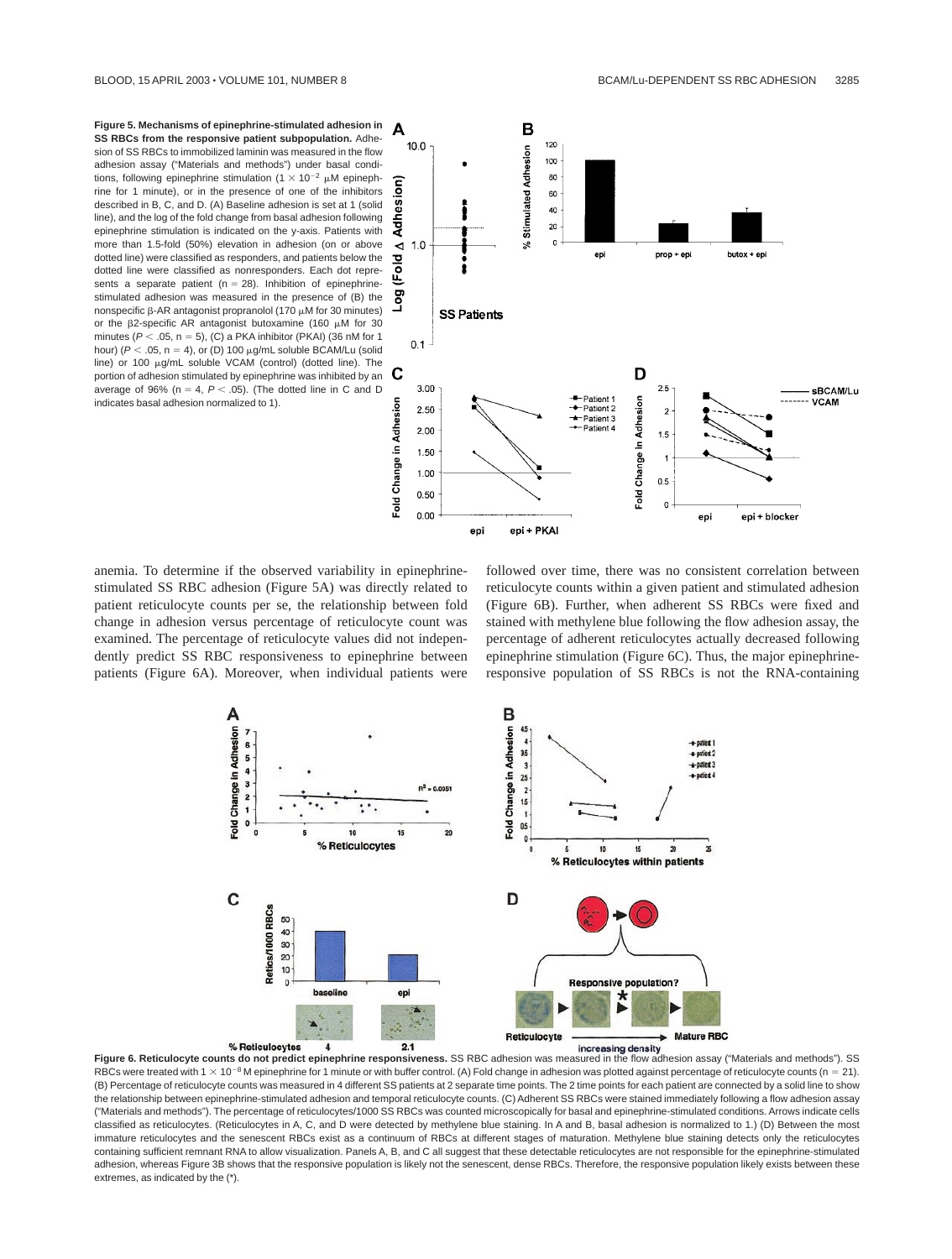reticulocytes detected with our staining procedure, but likely a subpopulation between the methylene blue–detectable reticulocyte– senescent SS RBC continuum (Figure 6D).

Next, we explored the possibility that epinephrine-stimulated adhesion may be a generalized feature of clinical conditions displaying reticulocytosis (eg, acute blood loss, nonsickle cell hemolytic anemias). To test this possibility, we obtained RBCs from 4 patients with elevated reticulocyte counts but without sickle cell anemia and observed their adhesive response following epinephrine treatment. Although one patient (reticulocyte  $count = 6.5\%$  exhibited an elevated adhesion to laminin in response to epinephrine, the other 3 (reticulocyte counts ranging from 2.8% to 9.4%) demonstrated no significant increase (data not shown). Thus, epinephrine stimulation did not cause a consistent change from basal adhesion. However, it would be premature to suggest that epinephrine-stimulated adhesion is a property limited mainly to SS RBCs but may be a function of the mean cell age in any given peripheral RBC population. Our results are summarized in a model that illustrates the role of the  $\beta$ -AR, adenylyl cyclase, PKA, and BCAM/Lu in epinephrine-stimulated SS RBC adhesion to laminin (Figure 7).

## **Discussion**

In this study, we provide the first evidence that cAMP/PKAmediated signaling pathways can promote RBC adhesion to a substrate—in this case, laminin, which may be particularly important in the context of sickle cell anemia. The stimulation of adhesion by cAMP and PKA was somewhat unexpected, because PKA activation is widely described as a negative regulator of cell adhesion in various cell types.17,18,30-32 Although there is limited evidence demonstrating a role for PKA in promoting adhesion of human neutrophils<sup>19</sup> and human fibrosarcoma cells,<sup>33</sup> our data now provide a role for cAMP and PKA in regulating RBC adhesion.



**Figure 7. Proposed model for epinephrine-stimulated SS RBC adhesion to laminin.** During periods of stress, increased circulating levels of epinephrine act on the RBC  $\beta$ 2-AR, thus activating  $Gx_{s}$ , which stimulates adenylyl cyclase (AC). This enzyme catalyzes the conversion of ATP to cAMP, leading to PKA activation, an intermediate step in the up-regulation of BCAM/Lu-mediated adhesion. (Phosphodiesterase [PDE] breaks down cAMP into AMP.) Events between PKA activation and enhancement of BCAM/Lu-mediated adhesion are currently unknown. Although this pathway may not be limited to RBCs from patients with sickle cell anemia, the vasculature of patients with sickle cell anemia probably exists in a much more pro-adhesive state. These factors acting in concert suggest that epinephrine-stimulated adhesion may play a clinically significant role in the context of sickle cell anemia.

Unlike AA RBCs, SS RBCs exhibit significantly greater basal and forskolin-stimulated levels of cAMP. BecauseAARBC adhesion (albeit to much lower levels) could be stimulated with an exogenously added cAMP analog, we speculate that reduced activity or levels of adenylyl cyclase may be the molecular point of divergence between peripheral AA and SS RBCs. SS RBCs have an expanded population of young RBCs, and our data are consistent with reports demonstrating that mature RBC membranes contain only 10% to 20% of the adenylyl cyclase activity of younger RBC membranes.34

The ability of epinephrine to stimulate SS RBC adhesion to laminin is of particular clinical interest. Epinephrine is elevated during periods of stress, and previous studies have shown a direct relationship between stress and sickle cell-associated pain.<sup>35,36</sup>These data, therefore, suggest a biologic link between stress and the pathophysiology of sickle cell anemia. Also of interest is that epinephrine mediates this stimulated adhesion in a specific subset of patients (46%), suggesting that there may be an identifiable population of patients predisposed to epinephrinemediated increases in SS RBC adhesion. Although our study focused primarily on patients with sickle cell anemia, these results illustrate the potential importance of understanding the genetic background on which the sickle hemoglobin mutation is expressed to better predict an individual patient's physiologic response. Comparison of the genetic and protein expression profiles from each subset of patients may yield insight into the factors responsible for the variable responses to epinephrine. One factor that may contribute to the patient-to-patient variability observed in SS RBC adhesive responses to epinephrine is a difference in adenylyl cyclase copy number or enzymatic activity in RBCs from different patients, because we can bypass adenylyl cyclase in AA RBCs and observe a response.

Additionally, we demonstrate that epinephrine acts primarily on the β2-AR to stimulate adhesion to laminin (Figure 5B). Although previous studies have demonstrated a role for PKA in promoting adhesion in response to various cell surface stimuli, this is the first evidence, to our knowledge, of PKA-stimulated adhesion via an adrenergic receptor in any cell type. These data suggest that  $\beta$ -AR antagonists, which are commonly used in cardiovascular disease therapy, may have utility in inhibiting epinephrine-stimulated SS RBC adhesion in vivo*.*

Our data also demonstrate that immature SS RBC populations are more responsive to cAMP-mediated adhesion to laminin, compared with more mature SS RBC populations (Figure 2C), suggesting that patients with a younger mean RBC age (hemolytic anemia, blood loss, etc) may be more susceptible to cAMPstimulated adhesion. In fact, we also observed epinephrinestimulated adhesion in a patient with a hemolytic anemia independent of sickle cell disease (data not shown). Interestingly, stimulated SS RBC adhesion is not directly related to reticulocyte counts per se, as increased reticulocyte counts did not correlate with an increase in stimulated adhesion (Figure 6A-B), and reticulocyte adhesion did not increase in response to epinephrine (Figure 6C). Because reticulocytes retain more signaling capacity, this may appear counterintuitive. However, the increased signaling capacity may also be manifested as more active inhibitory pathways that prevent BCAM/Lu activation. As is the case with many other signaling pathways, potential inhibitory pathways may become lost as the reticulocytes mature into the intermediate RBC population illustrated in Figure 6D, explaining how this intermediate population could be the most responsive to stimulated adhesion. Taken together, these data suggest that the responsiveness of young circulating RBCs to agonists resulting in increased adhesiveness might not be specific to sickle cell anemia. However, why patients with sickle cell anemia are predisposed to vasoocclusive crises and